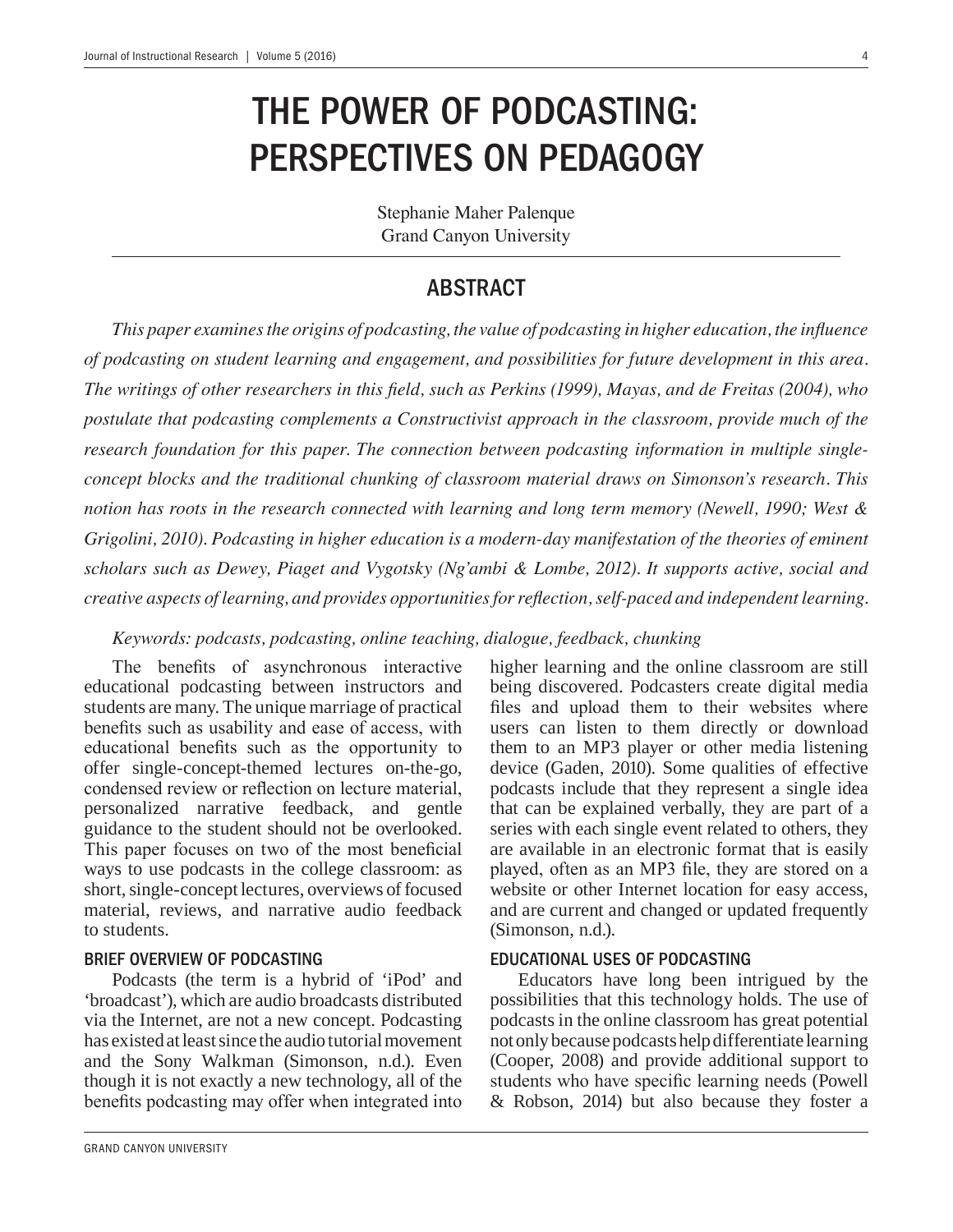sense of inclusivity and belonging to the learning community (Van Zanten, Somogy, & Curro, 2012). Harris and Park (2007) suggest that there are multiple characteristics of educational podcasting in institutions of higher learning including Teachingdriven podcasting, Service-driven podcasting, Marketing-driven podcasting, and Technologydriven podcasting (Harris & Park, 2008). For the purpose of this paper, the focus is educational podcasting from an instructor's perspective. While there are many ways that an instructor may use podcasting in the online classroom, this paper focuses on two main uses: delivery of theme-based, short podcast lectures, and delivery of individual custom feedback from instructor to student.

<u> 1980 - Johann John Stein, marwolaethau (b. 1980)</u>

While the technology exists to capture an entire lecture by podcast, this is not seen as a best practice in education. According to Simonson, recording of a lecture is a poor example of a podcast (n.d.). Rather, it is best to "chunk" the class material into five or six single concept blocks, each as a separate learning object (Simonson, n.d.). Seasoned educators already "chunk" or break up their class session into related or themed topics due to the benefits connected with learning and long-term memory (Newell, 1990; West & Grigolini, 2010). These single concepts may be recorded as podcasts and can be effective in educational settings, especially if they are supplemented with related examples and recorded in a proper location without the distraction of background noises. Specific benefits mentioned by students in a recent study (Hill, Nelson, France, & Woodland, 2012) include the opportunity to access podcasts at home or on the go, engage with the content by making written notes, and the ability to repeat podcasts in order to retrieve information, clarify issues, and highlight knowledge gaps. These opportunities help students manage their own education and encourage student autonomy.

Another way of promoting student autonomy in classes is delivery of short, customized narrative audio feedback files for students. The importance of effective feedback that is delivered to the student in a palatable manner cannot be understated. As cited in Cooper (2008), good quality feedback is paramount in the pursuit of lifelong learning and is especially valuable in helping learners internalize standards and actively respond to areas for individual enhancement thus improving the quality of assessed work prior to its submission.

What constitutes effective feedback is a key point in education research, and there are many theories in this area. Educators must recognize that not all learners will read their written feedback, and those who do may not easily decode and translate the feedback received, since feedback must go beyond mere transmission of information (Cooper, 2008, p. 154). However, studies of student perception of effective feedback regularly report the same themes: student individuation, gentle guidance, ongoing coaching and timeliness (Getzlaf, Perry, Toffner, Lamarche & Edwards, 2009). These areas can be addressed in an effective manner by delivering instructor-to-student feedback through audio files.

In Cooper's study (2008), a positive theme emerged in the interviews with students who received feedback in the form of audio files. Students indicated that the level of detail and the personal and unique nature of the audio feedback made the context of the comments very clear. This was considered to be more effective than written responses, which could be difficult to decode. Integrating this audio feedback alongside learning and teaching materials delivered as podcasts created an undeniable synergy and consistency to which students could relate. The informal style of delivery associated with weekly podcasts was consistent and it became clear that students could relate to the delivery style of the instructor (Cooper, 2008).

Until recently, audio feedback for students has been beneficial from a student engagement standpoint, but has proven to be more timeintensive for instructors. According to Mathieson (2012) audio feedback took twice as long as textonly feedback (as cited in Portolese Dias & Trumpy, 2014). However, with the advent of new built-in technologies in learning management systems such as Canvas (open source), the demand on instructors' time has decreased. A study at West Virginia University found that audio feedback took instructors an average of 3.81 minutes per student, as opposed to written feedback which took instructors an average of 13.43 minutes per assignment to prepare (Ice et al, 2007).

### INFLUENCE OF PODCASTING ON STUDENT LEARNING AND ENGAGEMENT

Technology, podcasts in particular, has been praised for supporting autonomous learning in students (as stated in Hill, Nelson, France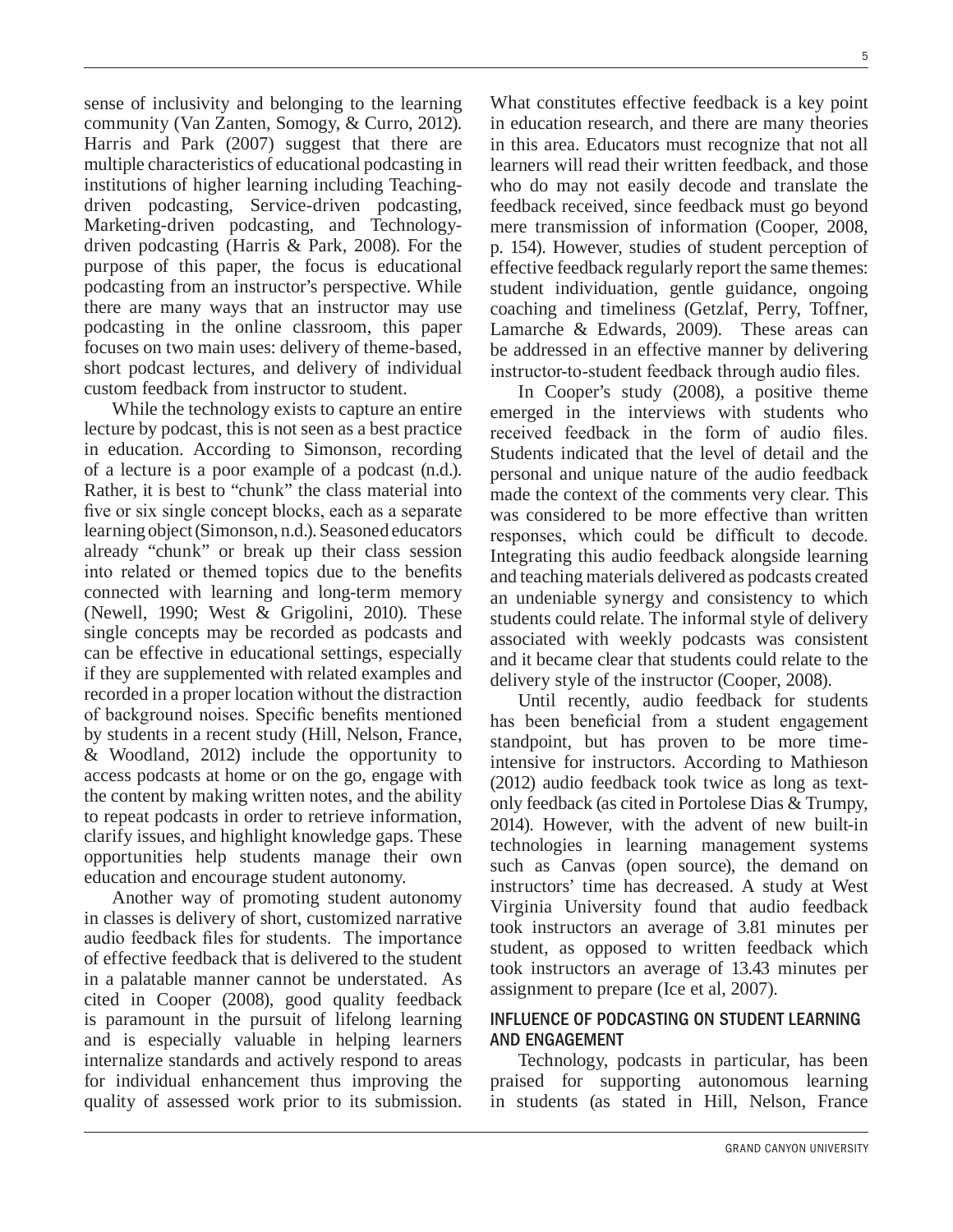& Woodland, 2012). The use of podcasts in the classroom complements a Constructivist approach, which holds its roots in the theories of eminent scholars such as Dewey, Piaget and Vygotsky (Ng'ambi & Lombe, 2012). According to Perkins (1999), Constructivism is a composite of different views incorporating active, social and creative aspects of learning. Mayes and de Freitas (2004) consider learning as the realization of understanding through active discovery, dialogue and collaboration. Furthermore, they argue Constructivism is concerned with the internalization of knowledge and skills, their integration into existing structures and the effect of support on their emergence. Effective learning can be applied to different contexts, expressed in new ways, including the use of technologies which provide opportunity for reflection, self-paced and independent learning.

Instructors often question whether students read feedback returned on their papers. Lunt and Curran (2010) report that students are 10 times more likely to open audio files when compared to written feedback. A combination of both written and audio feedback may be a winning combination. Merry and Orsmond (2008) report that students responded positively to a combination of both written and audio feedback. The participants of the study judged the audio feedback as providing more depth, perhaps because the feedback provided suggestion strategies for solving problems, rather than simply stating what the problems were (Merry & Orsmond, 2008).

#### THE FUTURE OF PODCASTING IN ASYNCHRONOUS CLASSROOMS

The future of podcasting in educational settings is strong. There will be new technologies built upon existing ones in order to capitalize on this tool. According to Chester, Buntine, Hammond, and Atkinson, (2011) chaptering podcasts would enable easy searching and permit students to find specific sections more efficiently. Given that one of the primary reasons for using podcasts appears to be to review specific, difficult material, facilitating this process would be a worthwhile goal (p. 245). For the same reasons, indexing podcasts with hyperlinks for better navigation would also be beneficial for the end user

#### **CONCLUSION**

The central question when evaluating any technology and considering those tools for use in the classroom must focus on student learning: "In what ways does the use of podcasting have the potential to positively impact student learning (Collier-Reed, Case, & Stott, 2013)? While podcasting in the college classroom may be innovative and technologically advanced, the final result must have a positive effect on the student experience, enhancing student learning. As Jones (2010) notes, "Podcasting offers the potential for exploring the aural mode of communication in service of the written." This paper demonstrates just a few select ways that this classroom tool might benefit learners.

# References

- References Chester, A., Buntine, A., Hammond, K., & Atkinson, L. (2011). Podcasting in education: Student attitudes, behaviour and self-efficacy. Educational Technology & Society, 14(2), 236-247.
- Collier-Reed, B. I., Case, J. M., & Stott, A. (2013). The influence of podcasting on student learning: a case study across two courses. *European Journal of Engineering Education, 38*(3), 329-339. http://dx.doi.org/10.1080/03043797.2013.786026
- Cooper, S. (2008). Delivering student feedback in higher education: The role of podcasting. *Journal of Music, Technology and Education, 1*(2 & 3). http://dx.doi.org/10.1386/jmte.1.2 and 3.153/1
- Gaden, G. (2010, September 1). Podcasting: Thinking about new opportunities for pedagogy and activism. thirdspace.
- Getzlaf, B., Perry, B., Toffner, G., Lamarche, K., & Edwards, M. (2009). Effective Instructor Feedback: Perceptions of Online Graduate Students. *Journal Of Educators Online, 6*(2),
- Harris, H., & Park, S. (2008). Educational usages of podcasting. *British Journal of Educational Technology, 39*(3), 548-551. http://dx.doi.org/10.1111/j.1467-8535.2007.00788.x
- Hill, J., Nelson, A., France, D., & Woodland, W. (2012). Integrating podcast technology effectively into student learning: A reflexive examination. Journal of Geography in Higher *Education, 36*(3), 437-454. http://dx.doi.org/10.1080/0309826 5.2011.641171
- Ice, P., Curtis, R., Phillips, P., & Wells, J. (July 2007). Asynchronous audio feedback to enhance teaching presence and students' sense of community, Sloan C Conference proceedings, 1, (2).
- Jones, L. A. (2010). Podcasting and performativity: Multimodal invention in an advanced writing class. *Composition Studies, 38*(2), 75-91.